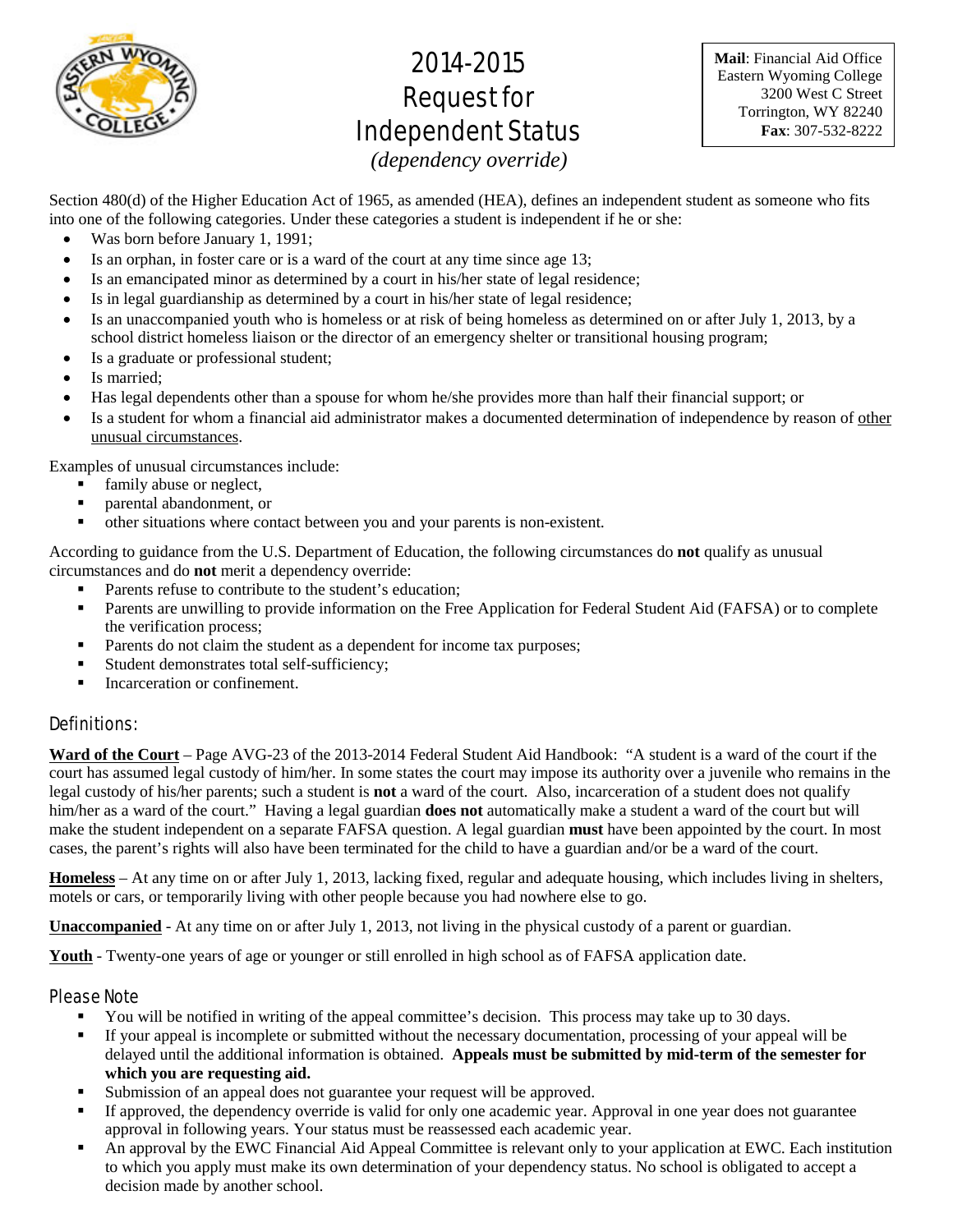# REQUIRED DOCUMENTATION

#### **In addition to completing this form and providing all situation-specific supporting documentation, ALL APPEALS MUST INCLUDE the following documentation:**

- $\Box$  A typed (or neatly hand-written), signed statement that explains in detail the extreme, unique, and/or unusual family circumstances that prevent you from obtaining and providing your parents' information for your financial aid application
- **Signed** copy of your 2013 Federal Income Tax Return (or Tax Transcript) and W-2 forms. If you were not employed, include an explanation of how your living expenses were covered in your statement.
- $\Box$  Documentation of your 2014 income to date from all income sources.
- $\Box$  A copy of your current lease agreement, mortgage statement or rent receipt. If you do not have a lease or mortgage in your name, include an explanation of your current living situation in your statement.
- $\Box$  Court or other official documentation of your status (e.g. guardianship, HHS documentation)
- $\Box$  A signed statement from your guardian (if applicable) detailing your circumstances.
- $\Box$  A signed statement from a third party who is knowledgeable of your family situation and can verify the reason you are unable to provide your parents' information. This third party should be someone unrelated to you and should be on letterhead. Appropriate third-party statements are from clergy, school counselors, teachers or similar professionals.

# A: STUDENT INFORMATION

| Last Name                          | <b>First Name</b> | M.I. | <b>EWC Student ID Number</b>           |
|------------------------------------|-------------------|------|----------------------------------------|
| Address (include apartment number) |                   |      | Social Security Number (Last 4 digits) |
| City, ST, Zip                      |                   |      | Phone Number (Include area code)       |

# B: REASON FOR SUBMITTING APPEAL

|  |  |  |  |  |  |  |  | $\Box$ A. Severe circumstances within your family prevent you from obtaining your parents' financial information. |
|--|--|--|--|--|--|--|--|-------------------------------------------------------------------------------------------------------------------|
|--|--|--|--|--|--|--|--|-------------------------------------------------------------------------------------------------------------------|

 **B.** You were married and maintained a residence apart from your parents and your spouse's parents. You are now divorced, have no dependents, maintain a residence separate from your parents, and pay all the expenses from your own income.

#### **Additional required documentation:**

- $\circ$  Proof of divorce.
- Copies of utility or other bills in your own name.
- **C.** Loss of a dependent.

#### **Additional required documentation:**

o Documentation of loss of dependent.

# C: EXPLANATION OF SPECIAL CIRCUMSTANCES

How long have you lived at your current address? \_\_\_\_\_\_\_\_\_\_\_\_\_ Years \_\_\_\_\_\_\_\_\_\_\_ Months

Is the lease or mortgage in your name?

 $\Box$  Yes (attach a copy of your lease or mortgage)

 $\Box$  No (attach a copy of your current lease agreement, mortgage statement or rent receipt. If you do not have a lease or mortgage in your name, attach a statement explaining your current living situation)

*Over*

| Father's name    |
|------------------|
| Address          |
| City, State, Zip |
|                  |